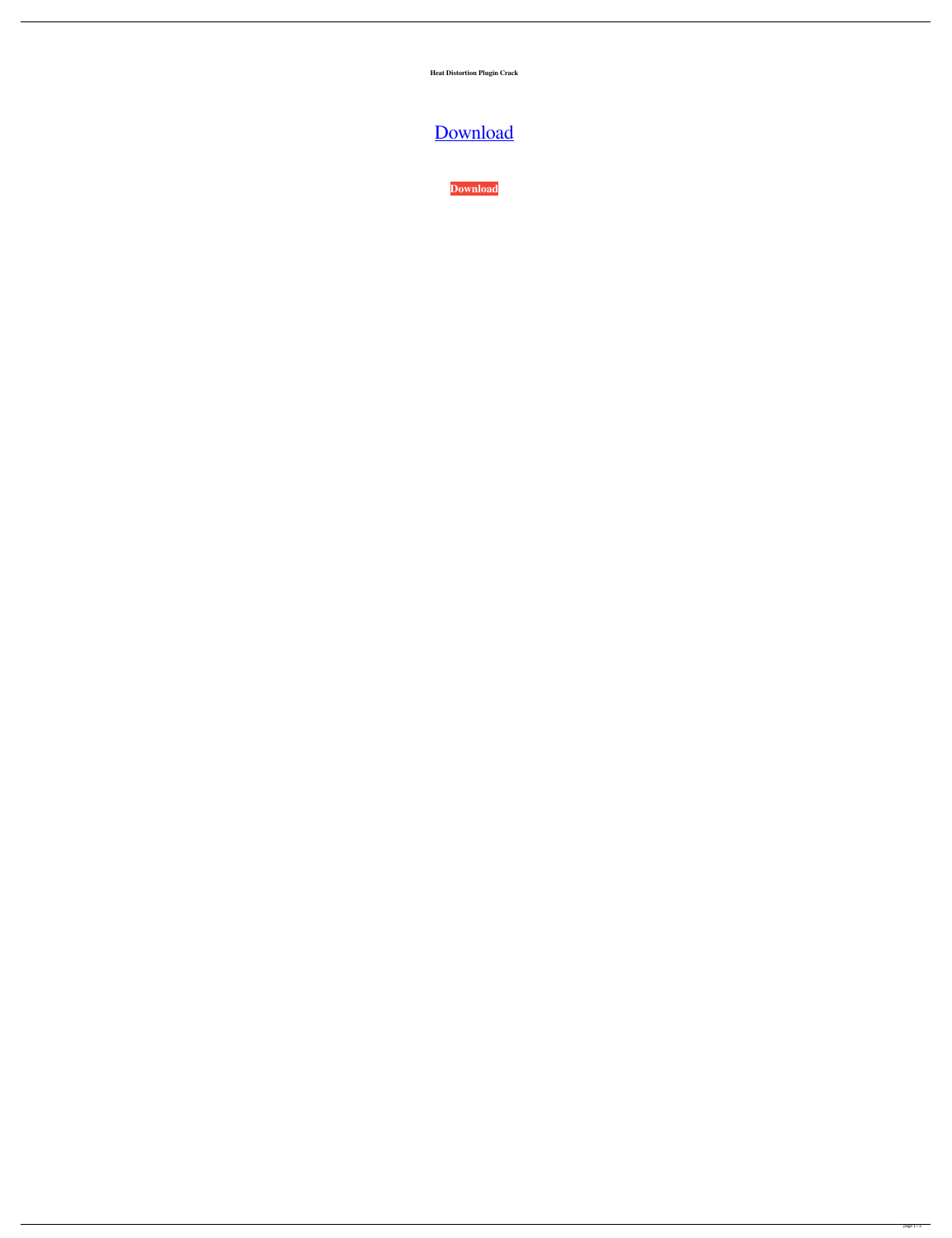Category:After Effects1. Field of the Invention The present invention relates to a carbon nanotube, a method for producing the carbon nanotube, and a polymer composition using the carbon nanotubes are materials in which a chemical properties, carbon nanotubes are drawing attention as a candidate for future ultra-high speed information devices, high-strength and light-weight structural materials, and the like. Japanese Laid-Open Patent Publi laser light in the presence of an inert gas to form a carbon nanotube. This method enables forming carbon nanotubes having a controlled diameter, which is achieved by controlling the width of the laser-induced carbon targe having a diameter as desired. As a typical example of a method for producing a carbon nanotube having a desired diameter, there is a method for producing a carbon nanotube through a catalytic chemical vapor deposition meth hydrocarbon, as a raw material, and uses a high temperature and a low pressure to grow carbon nanotubes on a substrate through chemical reaction. On the other hand, as is well known, for example, in Japanese Laid-Open Pate that a catalyst component is supplied in a liquid state. This process is typically carried out at a low temperature of about 600 to 700° C. However, the catalytic chemical vapor deposition method is